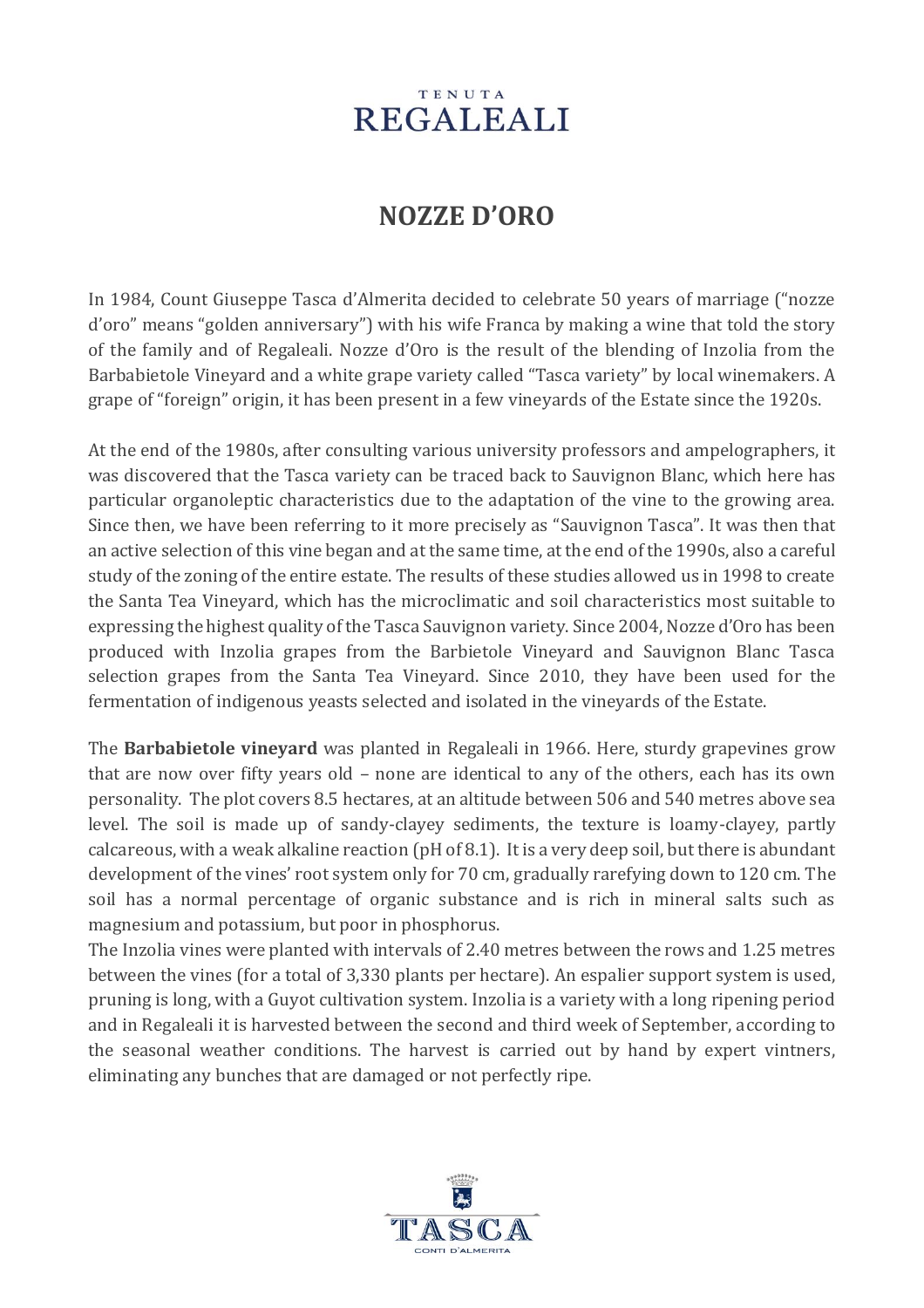## **TENUTA REGALEALI**

The **"Tramontanata" vineyard** stretches across the hillsides around the Canalotti Valley. The name is a

reference to the north-westerly wind to which the vines are exposed (known as the "tramontana" in Italian). Sauvignon vines were planted here in 1998, covering an area of 6.7 hectares between 513 and 551 m above sea level. The terrain is formed of marine deposits of sandy clay, which are naturally saline, and particularly rich in sodium. The soil, which cracks in the summer, is slightly calcareous, with a pH that hovers around neutral (between 6.9 and 7.1). It is also deep, with the vines able to put down abundant root systems to a depth of 80 cm. Organic matter content is high, as are levels of mineral salts. The vines are spaced out at 2.40 m between rows and 1 m between individual plants (4,160 plants per hectare) and are hightrained using an espalier-based Guyot system.

## **HARVEST 2018**

A cold, rainy winter and a mild, dry spring were followed by a cool summer with good levels of precipitation in August that delayed the harvest of the Inzolia grapes. The grapes had ripened nicely, producing prominent aromatics and acidity. Two vineyards, two varieties and two harvest periods, to give us two distinct characters, two different ages. Initially, the wine gives little away, but as it evolves in the bottle, it expresses warm, elegant and delicate tones, in addition to being perfectly balanced on the palate. With a strong backbone, the Inzolia is enlivened by the floral and subtly herbaceous tones of the Sauvignon Tasca. The Sauvignon was harvested on 28 August 2018, the Inzolia on 27 September.

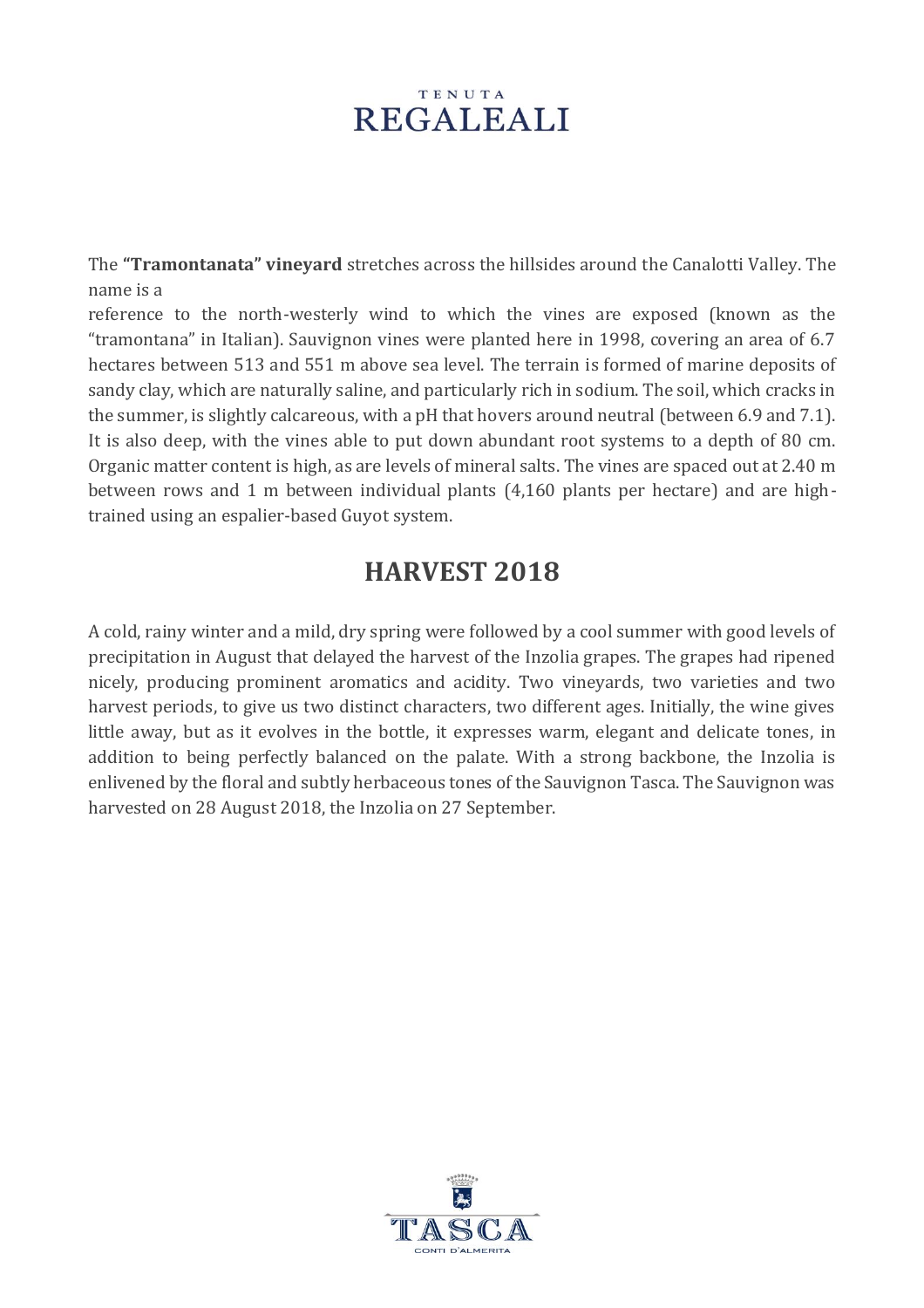# REGALEALI